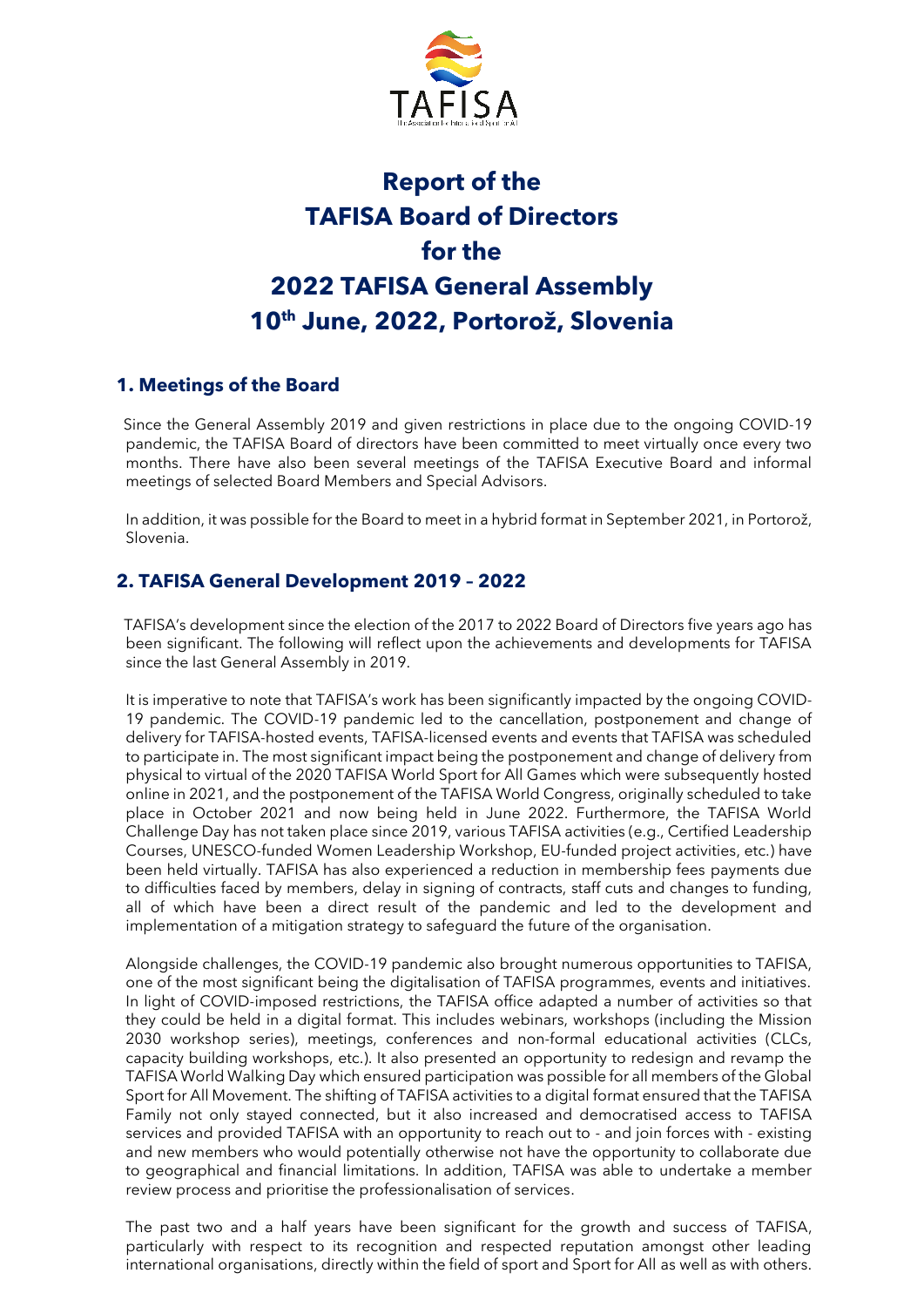

Since the last General Assembly in Tokyo in 2019, 48 new TAFISA members have been approved - 22 National, 9 International and 17 Supporter members. This signifies not only the development and strength of the organisation but also the ongoing interest and motivation of Global Sport for All stakeholders to be part of the TAFISA Family.

TAFISA, or its Board Members have been maintained or been appointed to the advisory boards, commissions or groups of ICSSPE, IOC (Sport and Active Society Commission), European Commission (Expert Group *on "Strengthening the recovery and the crisis resilience of the sport sector during and in the aftermath of the COVID-19 pandemic"*), UNESCO (CIGEPS Permanent Consultative Committee), WHO, Council of Europe (EPAS Consultative Committee), IAKS (Expert Circle "Urban Activity Areas) and others. TAFISA has commenced or continued to develop working relationships with Nike Inc., IOC, UNESCO, WHO, ASEAN, European Commission, Council of Europe, ENGSO, PANAM Sports Organisation, IWG on Women and Sport, African Union, Commonwealth Secretariat, Laureus Sport for Good Foundation, CSIT, ICSSPE, CACSO, CANOC, AIMS and GAISF, as well as other national or local organisations such as Evaleo (Switzerland), Liverpool John Moores University (UK), Saudi Sports for All Federation (Saudi Arabia), Aspen Institute Sport & Society Programme (USA), University of Leipzig (Germany), Oaks (UK), Transparency Germany (Germany) and NERF (USA). Finally, and significantly, TAFISA secured funding in the form of grants or donations from highly regarded, international and national private organisations, including Nike Inc., Playfit, Nassau and Tahmaso (Korea Mask).

TAFISA's heightened international standing has mobilised the development of the organisation's programmes, events and services for members, who remain at the core of the organisation. In the last two and a half years, the TAFISA Board has overseen the implementation, development and/or completion of newer initiatives, such as three European Commission/Union supported TAFISA-led projects (Europe in Action, Female Leaders of Tomorrow, INTERACT), UNESCO-supported initiatives relating to Women Leadership in Sport for All, the re-launch of TAFISA World Walking Day – 24 Hours Around the Globe, project Legacy 2021, TAFISA Regional Webinar series, Mission 2030 Workshop series, digitalisation of the IOC-supported CLC, Nike-supported women empowerment global workshop series and International Women's Day activities, University of Leipzig and TAFISA Master's in International Sports Development, TAFISA communications (Annual Report, update of website, monthly newsletter, social media campaigns, etc.) and other online activities such as capacity building workshops, conferences and webinars.

Alongside these newer activities, TAFISA has continued to support and develop its core initiatives, including member support and development, smaller workshops, seminars and events, and the release of TAFISA Papers, Declarations and Calls to Action.

One of the most significant initiatives from TAFISA has been the development of 'Mission 2030 - For a Better World through Sport for All' which has proven to be pivotal for the growth and success of not only the organisation but also the Global Sport for All Movement. Mission 2030 was adopted during the General Assembly in Seoul in 2017 and since then it has served as TAFISA's actionorientated, guiding document for a global strategy to fight the worldwide physical inactivity epidemic. As the Global Sport for All Movement's answer to the UN Sustainable Development Goals, Mission 2030 has brought cohesion and identity to TAFISA and its activities and has been invaluable for the growth and development of TAFISA's strategy, network, programmes/events and in the creation of new partnerships for funding and cooperation. In 2020, TAFISA launched the 'Mission 2030 Workshop Series' which includes the co-hosting of twelve capacity-building workshops — one every two months over a two-year period – with each workshop connected to one of the 12 themes of Mission 2030. These free and accessible workshops have been crucial in providing Global Sport for All stakeholders with the necessary tools, knowledge and know-how to tackle local, national and global challenges.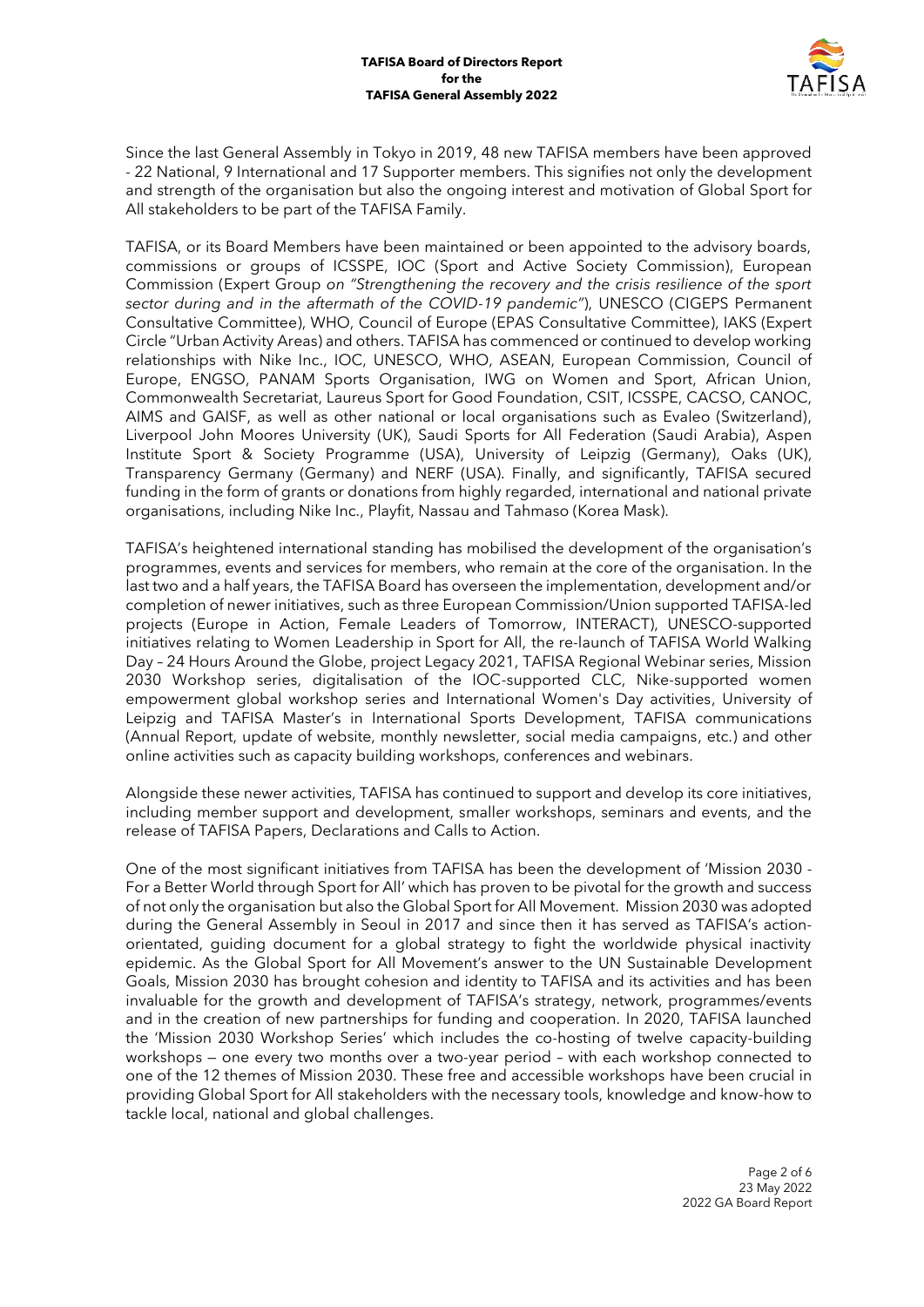#### **TAFISA Board of Directors Report for the TAFISA General Assembly 2022**



Mission 2030's online presence has also proven to be valuable with the presentation of Good Practices linked to all 12 themes being displayed online (TAFISA website, Europe in Action website, social media campaign) and in other communications from TAFISA. Furthermore, a second Mission 2030 Workbook is under development which focuses on Good Governance in Grassroots Sport, capacity-building workshops for each theme are under construction and the Mission itself is under review with the intention being to update it to better reflect the world's latest developments (this includes reviewing the existing themes and contents as well as adding a thirteenth theme on Digitalisation and Innovation).

Mission 2030 continues to support the reformation of TAFISA, and the redirection of its resources, activities and global influence to support its members, partners and people most effectively all over the world.

 As TAFISA's profile grows, and its services to members become even more valuable, TAFISA's membership base has grown accordingly. TAFISA is proud to say it now has 380 members from 170 countries with membership applications being received on an ongoing and regular basis. In line with this, the TAFISA office includes up to eight staff, international consultants and advisors, and intern positions are highly coveted.

TAFISA is happy to build on the support of its Regional Bodies, including TAFISA Europe, ASFAA for Asia and Oceania, TAFISA Africa and the Americas Alliance for Sport for All. TAFISA Regional Bodies are indispensable for the success and growth of the TAFISA network.

# **3. Key Achievements**

Key achievements under the leadership of the TAFISA Board of Directors have included:

- Development and establishment of the Legacy 2021 Project (initiative launched in 2019 which focuses exclusively on increasing and securing TAFISA's financial income for a sustainable budget situation at least for the years 2022 – 2025).
- Development of bespoke professional 'Fundraising and Income Generation Strategy' as developed for TAFISA by UK-based Oaks Consultancy.
- MoUs and other cooperation agreements signed with Nike Inc., the IOC, Saudi Sports for All Federation (Saudi Arabia), Aspen Institute Sport & Society Programme (USA), Catmosphere Foundation (USA), African Union Sports Council Region 5.
- Invitation to sit on the following commissions, boards and advisory groups:
	- o IOC Sport and Active Society Commission
	- o ICSSPE Executive Board
	- o UNESCO's CIGEPS Permanence Consultative Committee
	- o MINEPS VI Programme Committee
	- o Commonwealth Secretariat's Open-ended Working Group on Model Indicators on Sport and the SDGs
	- o European Week of Sport Advisory Group
	- o CoE Enlarged Partial Agreement on Sport (EPAS) Consultative Committee
	- o European Union's Expert Group *on "Strengthening the recovery and the crisis resilience of the sport sector during and in the aftermath of the COVID-19 pandemic"* o APEC Sports Policy Network
	- Promotion & Development of Mission 2030, including:
		- o Update of online Mission 2030 platform with good practices
		- o Launch of Mission 2030 Workshop series
		- o Translation of Mission 2030 into Slovenian and Japanese
		- o Launch of Mission 2030 Impact Survey
		- o Development of Mission 2030 capacity building workshops
		- Overhaul of TAFISA Communications
		- o Update of website
			- o Development of TAFISA social media and launch of social media campaigns

Page 3 of 6 23 May 2022 2022 GA Board Report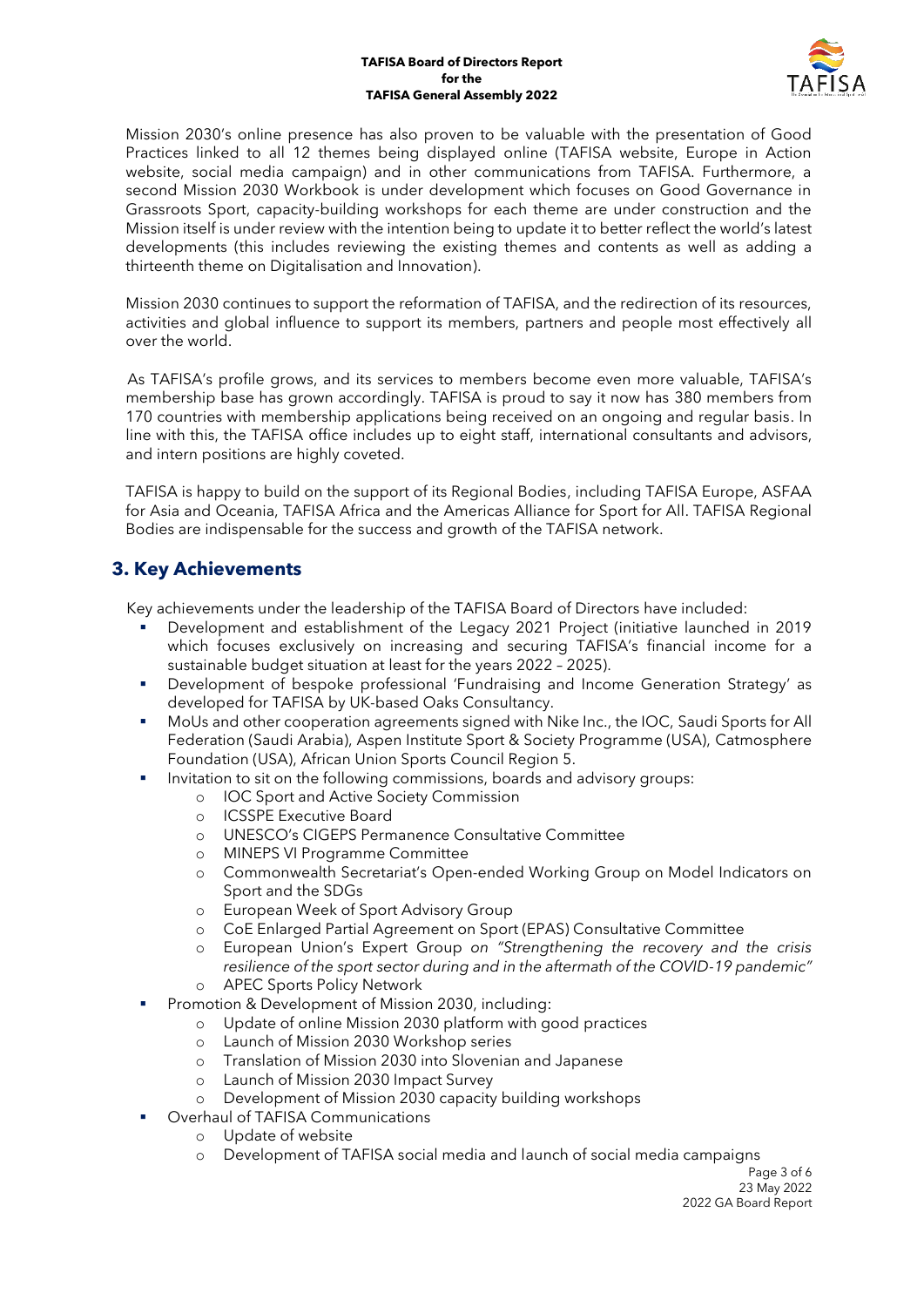

- o Launch of Annual Report
- o Update of TAFISA Newsletters and Announcements
- Conclusion or commencement of the following projects co-funded by the Erasmus+ programme of the European Union, whose results tailored are rolled out on all continents:
	- o FAIR
	- o ADVICE
	- o PRIME
	- o PACTE
	- o INSPORT
	- o Beactive Beach Games
	- o SPACHE
	- o FAIR+
	- o Europe in Action (TAFISA-led)
	- o FLOT (TAFISA-led)
	- o INTERACT (TAFISA-led)
	- o PACTE +
- 2021 TAFISA World Sport for All Games, hosted by the Portuguese Institute of Sports and Youth (IPDJ)
- 2022 TAFISA World Congress, hosted by the Olympic Committee of Slovenia Association of Sports Federations and Sports Union of Slovenia
- Joint hosting of "Gender Equity in Sport for All" webinar by TAFISA, AUSC and AWISA
- **■** Joint hosting of "It takes a community to raise a physically active child" webinar by TAFISA and KCSPA
- Relaunch of TAFISA World Walking Day 24h Around the Globe
- Co-organisation of Made to Play Coaching Girls Guide global workshop series by TAFISA & Nike, Inc. All three workshops were held in partnership with an on the ground partner - Saudi Sports for All Federation (Saudi), Fiji National Sports Commissiom (Fiji) and the Caribbean Association of National Olympic Committees (Caribbean).
- Planning for the 28<sup>th</sup> TAFISA World Congress to be held in Düsseldorf, Germany, in 2023
- Bidding procedures and receipt of applications to host the 9<sup>th</sup> TAFISA World Sport for All Games 2028 and 29<sup>th</sup> TAFISA World Congress 2025
- Launch of TAFISA/Leipzig University Master's in International Sports Development 'Be a Master of Sport for All'
- **•** General increase in budget
- **•** Granting TAFISA patronage to members' events
- Granting various TAFISA Awards to deserving personalities and organisations
- **•** Organising of online Certified Leadership Courses for FLOT mentees (Africa & Europe), Saudi Sport for All Federation (Saudi Arabia) and AUSC R5 x 4 (10 southernmost African countries)
- Continued support from IOC

# **4. Future Activities**

With the election of a new Board of Directors, TAFISA is excited and planning for the future. Focus areas and activities will include:

- Continuing to raise the profile of TAFISA worldwide, and strengthening relationships with key international bodies
- **EXEDENT** Increasing and stabilising budget, with a focus on income sources such as Institutional Funding, Licence Fees, Grants and Donations
- **Developing TAFISA properties**
- **EXECT** Strengthening existing programmes and services, as well as redeveloping, launching and relaunching initiatives, including:
	- o Educational programmes: CLCs, Capacity Building Workshops, University of Leipzig and TAFISA Master's Course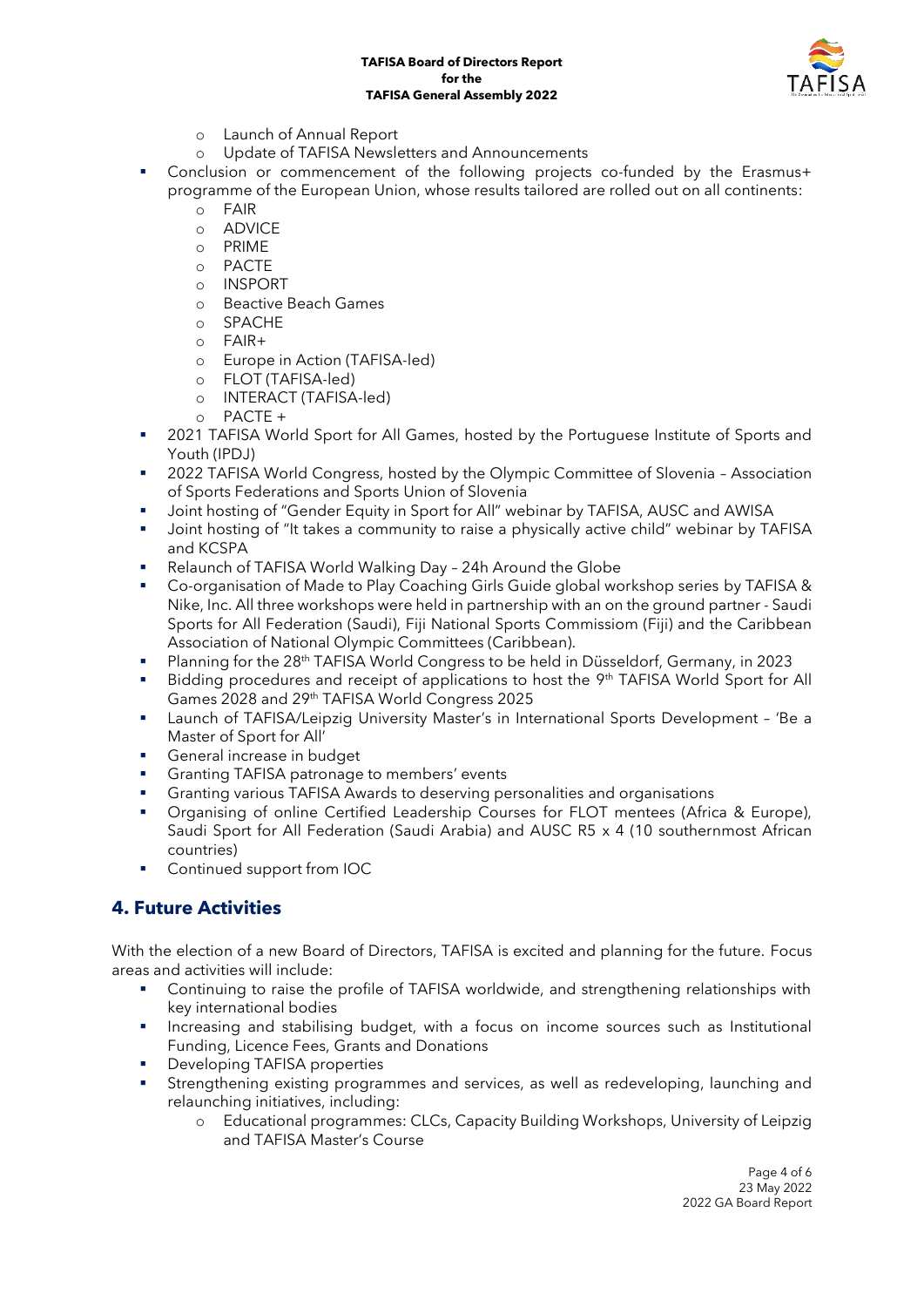### **TAFISA Board of Directors Report for the TAFISA General Assembly 2022**



- o Physical activity programmes: WWD, WCD
- o Major events: Congresses, Games, etc.
- **Extending the regional TAFISA network**
- Focusing on the promotion and development of Traditional Sports and Games, Active Cities and Gender Equity
- **•** Developing TAFISA's brand strategy and public relations policy
- **EXECTED** Further development of TAFISA Regional Bodies
- Launch of a TAFISA Capacity Building Platform

## **5. Issues and Concerns**

Whilst the reflection on recent years of TAFISA is largely positive, there are some areas for improvement. TAFISA's income and budget, although having improved in recent years, remains unstable in part due to recent global challenges (see **2. TAFISA General Development 2019 – 2022**). This has resulted in low permanent staff numbers for the current and future workload. TAFISA hopes to continue to demonstrate its value to members so that membership fees are paid in full and, at the same time, TAFISA aims to increase the level of contracted income and reliable public funding.

For this reason, the TAFISA Board of Directors has given priority to project "Legacy 2021" since 2019. The goal of project Legacy 2021 being to secure sustainable institutional funds that guarantee the operational functioning of TAFISA for the years following 2021. The main principles of the project include:

- Increase TAFISA's institutional income and place less emphasis on project-based income,
- Create sustainable funding streams for financial stability,
- Utilise existing TAFISA contacts to increase financial supporting network,
- Seek practical and innovative ways to generate income,
- Nurture relationships with current financial supporters,
- Focus on foundations and licence fees and place less emphasis on sponsorship,
- Ensure strategy adheres to not-for-profit status.
- Invest in TAFISA's reputation, standing and visibility.

As part of Legacy 2021, TAFISA entered a partnership with Oaks Consultancy (UK-based) who undertook the role of developing a bespoke fundraising and income generation strategy for TAFISA.

TAFISA has always enjoyed strong support from many of its active members and is very grateful for this. However, to continue to grow and maximise the impact of its programmes, TAFISA needs the support of other member organisations to participate in and host programmes and events in their local regions.

# **6. Credits**

The achievement of the above-mentioned goals and future strategies would not have been possible without the support of the TAFISA President and Board, and the work of the Secretary General and the staff members in the TAFISA Frankfurt, Seoul and Gaborone offices. This is also the result of the close and steady cooperation within the TAFISA Board. Without the readiness of Board Members and their national organisations to invest, in kind, into working hours, private vacation and travelling, the success of TAFISA would not be possible.

Sincere thanks are extended to all TAFISA member organisations for their helpful partnership, as well as to those who provide financial aid. This includes the above-mentioned partners and Commerzbank AG, Federal Ministry of the Interior of Germany, German Olympic Sport Federation, State Ministry of the Interior and for Sports of Hesse and various member organisations.